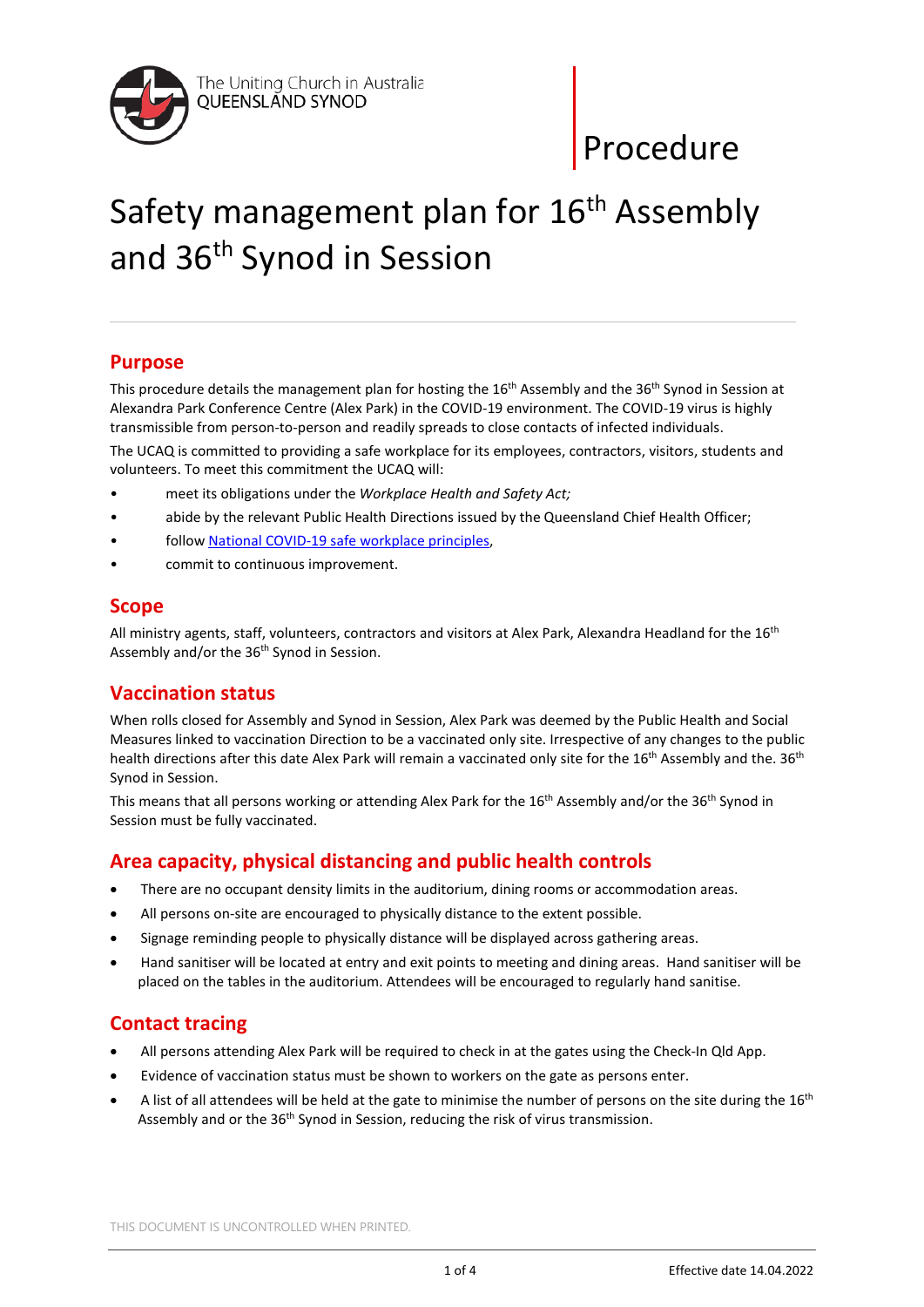

The Uniting Church in Australia QUEENSLAND SYNOD

Safety management plan for 16<sup>th</sup> Assembly and 36<sup>th</sup> Synod in Session

# **Food service**

- Food services will be overseen by Alex Park catering staff.
- Members are encouraged to continue to physically distance to the extent possible during meals and refreshments.
- Attendees are permitted to stand or may elect to sit whilst dining.

# **Toilet facilities**

The cleaning of toilet facilities during the  $16<sup>th</sup>$  Assembly and the 36<sup>th</sup> Synod in Session will be the responsibility of Alex Park.

## **Unwell person/s**

- If a worker or attendee is unwell or has COVID-19 symptoms prior to commencement of the 16<sup>th</sup> Assembly and/or the 36<sup>th</sup> Synod in Session, we will:
	- o Instruct them, even with minor symptoms, to stay home
	- o Encourage them, no matter how mild their symptoms, to get tested.
- If a person suspects they have COVID-19, they must:
	- o Isolate themselves (self-quarantine) and not leave their residence.
	- o Contact their medical practitioner or 13HEALTH and follow instructions.
- If a worker or attendee is at the  $16<sup>th</sup>$  Assembly and/or the  $36<sup>th</sup>$  Synod in Session and becomes unwell or displays COVID-19 symptoms we will:
	- o Immediately isolate them from other attendees and workers.
	- o Provide them with a Rapid Antigen Test kit and advise them to remain isolated until they get the result.
	- $\circ$  If the result is negative they will be able to resume their duties or return to the gathering.
	- $\circ$  If the result is positive they will be:
		- **Provided with a face mask.**
		- **Supplied details of the [closest PCR testing locations,](https://www.qld.gov.au/health/conditions/health-alerts/coronavirus-covid-19/stay-informed/exposed-to-covid/covid-testing-in-queensland/covid-testing-fever-clinics) if they wish to confirm with a second** test, and
		- If less than a 2-hour drive from home, directed to leave Alex Park (to seek medical assistance and return to home via private transport), or
		- If more than a 2-hour drive from home, directed to seek medical assistance if required and remain isolated in their accommodation for 7 full days from the date of their test.
	- $\circ$  If the result is positive, we will:
		- **Advise any attendees that were sharing accommodation with the positive case that they** are now a close contact and they will need to quarantine in their rooms immediately.
		- Inform close contacts that they can remain in quarantine in their rooms until results of a PCR test, if obtained, are available.
		- Direct close contacts to remain in their rooms until they can leave the site.
		- Clean and disinfect the areas where the person and close contacts have been.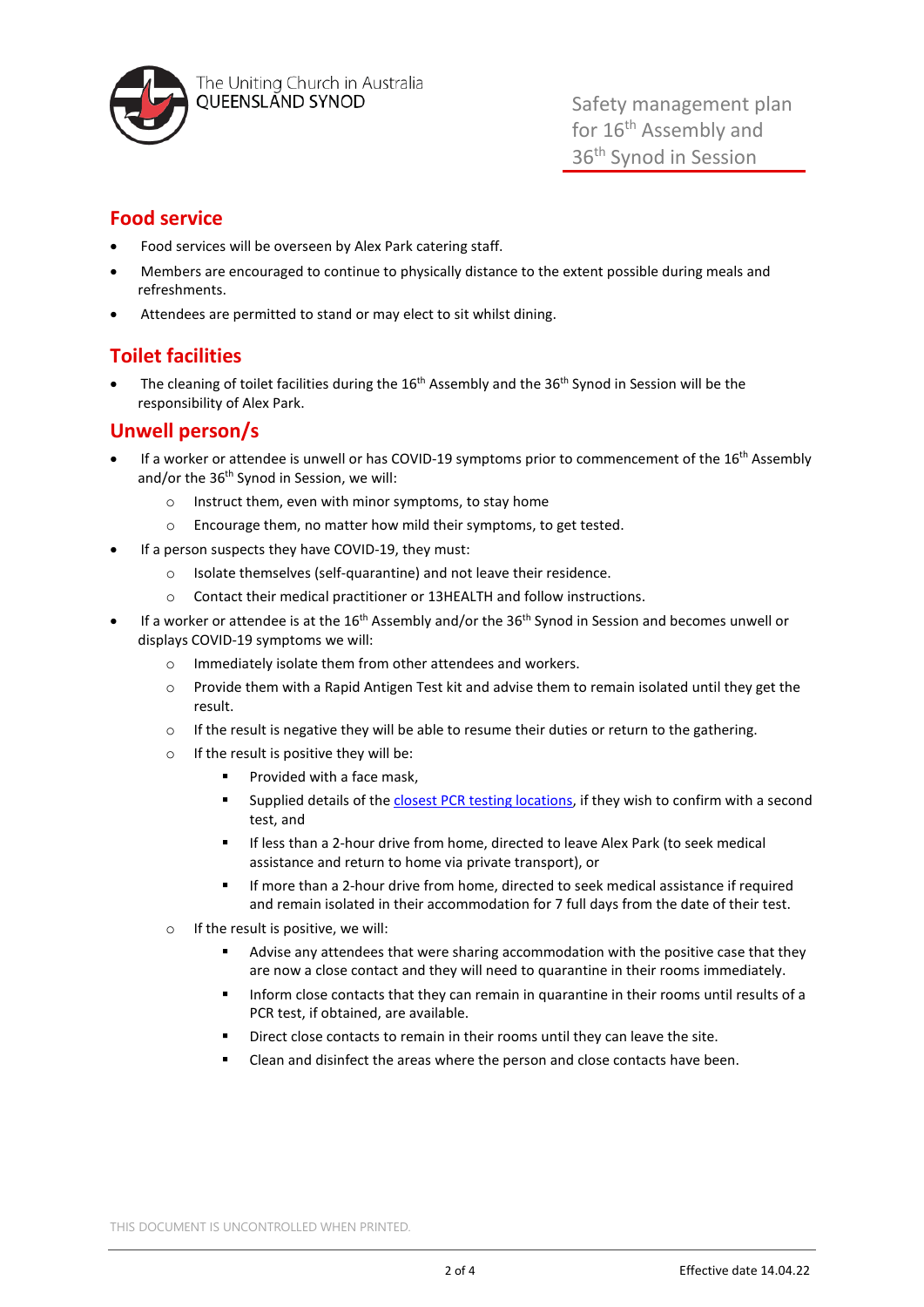

# **Cleared case of COVID-19 and/or a close contact of a diagnosed case**

- If a worker or attendee has become a cleared case of COVID-19 or is a close contact permitted to leave quarantine prior to commencement of the 16<sup>th</sup> Assembly and/or the 36<sup>th</sup> Synod in Session, they will be required to wear a face mask for a full seven (7) days from the date they left quarantine or isolation:
	- o At all times indoors, and
	- o Outdoors when they are unable to physically distance from others.

## **Site Induction including emergency procedures and COVID safe procedures**

- All persons entering the site including UCAQ staff and members must be inducted to the site.
- The Alex Park Manager or Assistant Manager will induct the Office and Events Team.
- Kellie Broderick will induct all UCAQ staff and Biz Comm Team prior to and on the day they are at Alex Park for Assembly and/or Synod in Session.
- Records of induction will be maintained by the Office and Events Team responsible for the induction.

# **Fire safety**

- A fire safety briefing will be provided by the Alex Park Manager at the commencement of the meetings.
- In the event of an emergency, Alex Park staff will assume responsibility for a safe evacuation.
- Members are asked to follow instructions from Alex Park staff.
- All evacuated persons are to remain at the assembly area until the all clear has been given or you are instructed to move further away from the building.

# **Hazard identification**

- The environment may present hazards that are unforeseen due to the change in setup and installation of temporary items into the workplace.
- All hazards are to be reported immediately to Danny Salzke (0438 441 868) or Kellie Broderick (0418 883 422).
- The hazard is to be rectified or made safe. If the hazard is unable to be made safe, activities in the area will be suspended until the area is made safe.
- All hazard notifications associated with the event will be held at Alex Park with a copy sent to [health.safety@ucaqld.com.au](mailto:health.safety@ucaqld.com.au) for recording.

## **First aid**

The first aid officer for the 16<sup>th</sup> Assembly and the 36<sup>th</sup> Synod in Session is Kellie Broderick. If first aid is required, please contact Kellie, telephone 0418 883 422.

# **Cleaning**

- General cleaning of the venue will be the responsibility of the Alex Park team and supporting logistical team volunteers.
- Materials for cleaning tables during the conference will be available and members are encouraged to clean items brought into the meeting as well as their area regularly.